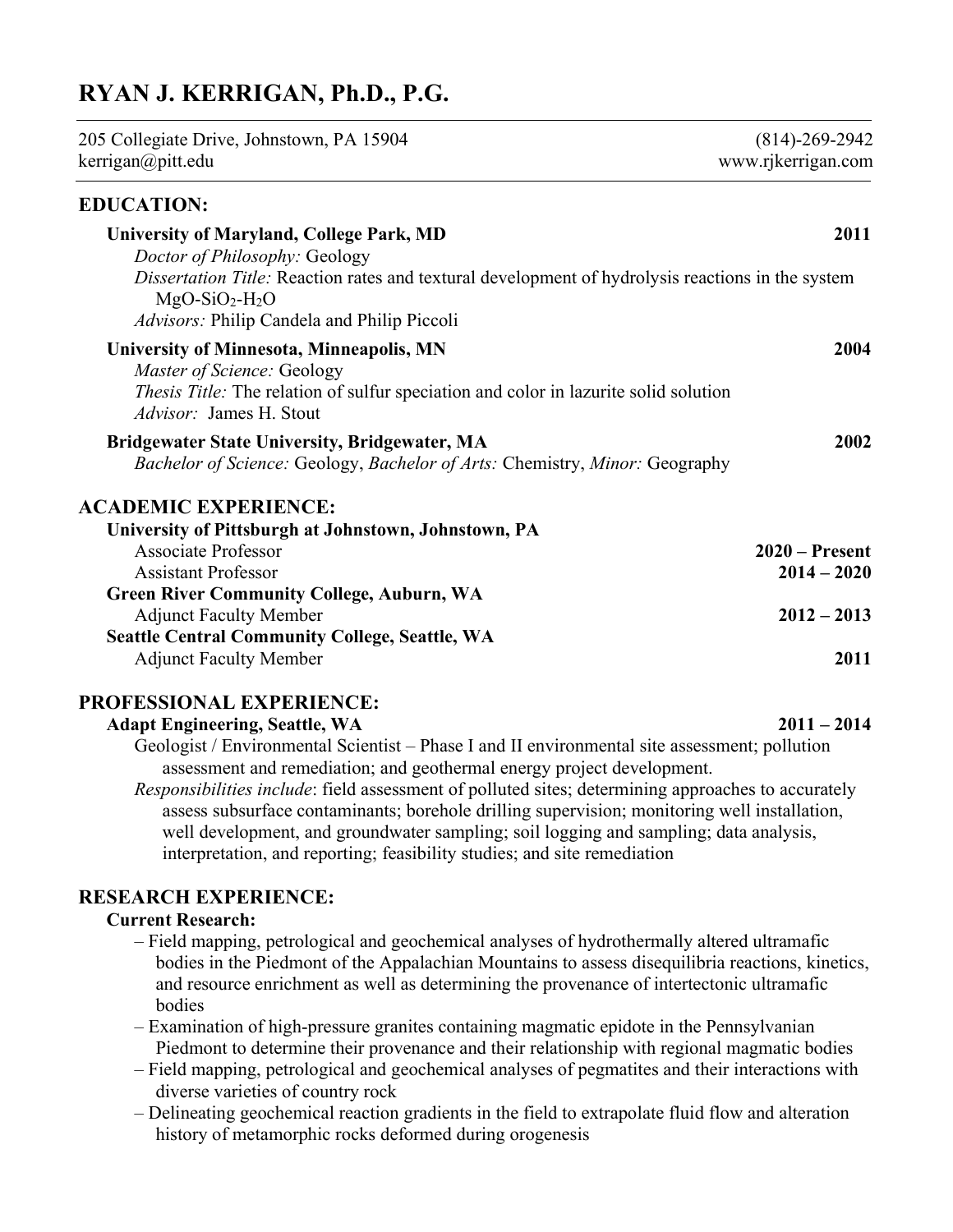# Additional Research Interests:

- Thermodynamics and kinetics of water/rock interactions during hydrothermal alteration
- Understanding the necessary conditions for the development of particular phase assemblages, mineral habits, and rock textures by employing field studies as well as lab-based experimentation
- Fate and transport of subsurface contaminants and the effects of urbanization of the health and security of hydrological resources
- Pedagogy of effectively training scientists and exposing non-geologists to the wonders of our Earth by creating engaging and unique lesson plans that nurture natural curiosity

### Doctoral Research:

– The investigation of phase equilibria, kinetics, and textural development of hydrothermal reactions in mafic systems by experimentation using the hydrothermal diamond anvil cell

# Masters Research:

– Field mapping of skarn deposits in and around the Italian Mountain lapis lazuli mine, Gunnison National Forest, CO, processing of samples, and chemical characterization of the chromophore of lapis lazuli, lazurite

# PEER REVIEW PUBLICATIONS:

- Kerrigan, R. J., Mengason, M. J., \*Louderback, S.,\*Miller, K. S., and \*Simboli, L. N. (in preparation) Origins of the Ultramafic Bodies in the Pennsylvanian Piedmont: Petrology, Geochemical, and Structural Geology. To be submitted to Geology.
- Kerrigan, R. J., \*Shirley, B. B., and \*Wolff, O. N. (2020) Petrogenesis and Interactions of Serpentinites Intruded by Pegmatite Dikes, Unionville Serpentine Barrens, Chester County, Pennsylvania. Pennsylvania Geological Survey, General Geology Reports.
- Kerrigan, R. J., Candela, P. A., Piccoli, P. M., Frank, M. R., and Wylie, A. G. (2017) Olivine + quartz + water  $\pm$  HCl at mid-crustal conditions: Controls on the growth of fibrous talc as determined from hydrothermal diamond anvil cell experiments, Canadian Mineralogist, v. 55, n. 1, pp. 101-113.

\* denotes student author

# FIELD GUIDEBOOK CONTRIBUTIONS:

- Kerrigan, R. J., Mengason, M. J., and \*Simboli, L.N. (2017) Petrology and Geochemistry of the Bells Mill Road Ultramafic Body, Philadelphia, PA. in Bosbyshell, H. and Srogi, L. (eds.), 2017 Geological Association of New Jersey Annual Conference and Field Trip, West Chester, Pennsylvania, pp. 16-29.
- Bosbyshell, H., Srogi, L., Blackmer, G.C., Schenck, S., and Kerrigan, R. J. (2017) The Piedmont: Old Rocks, New Understandings. in Bosbyshell, H. and Srogi, L. (eds.), 2017 Geological Association of New Jersey Annual Conference and Field Trip, West Chester, Pennsylvania, pp. 77-105.
- Kerrigan, R. J. (2017) Structural Geology of the Allegheny Front near Chimney Rocks Park, Hollidaysburg, PA. in Kerrigan, R.J. (ed.), Dinner at the Outcrop: Chimney Rocks, Hollidaysburg, Pennsylvania. Guidebook, Annual Field Conference of the Northern Alleghenies Geological Society, pp. 3-9.
- Kerrigan, R. J., (2016), Structural Geology of the Southwestern Section of the Appalachian Plateau. in Anthony, R. (ed.), Energy and Environments: Geology in the 'Nether World' of Indiana County, Pennsylvania. Guidebook, 81<sup>st</sup> Annual Field Conference of Pennsylvania Geologists, Indiana, Pennsylvania, pp. 3-10.

\* denotes student author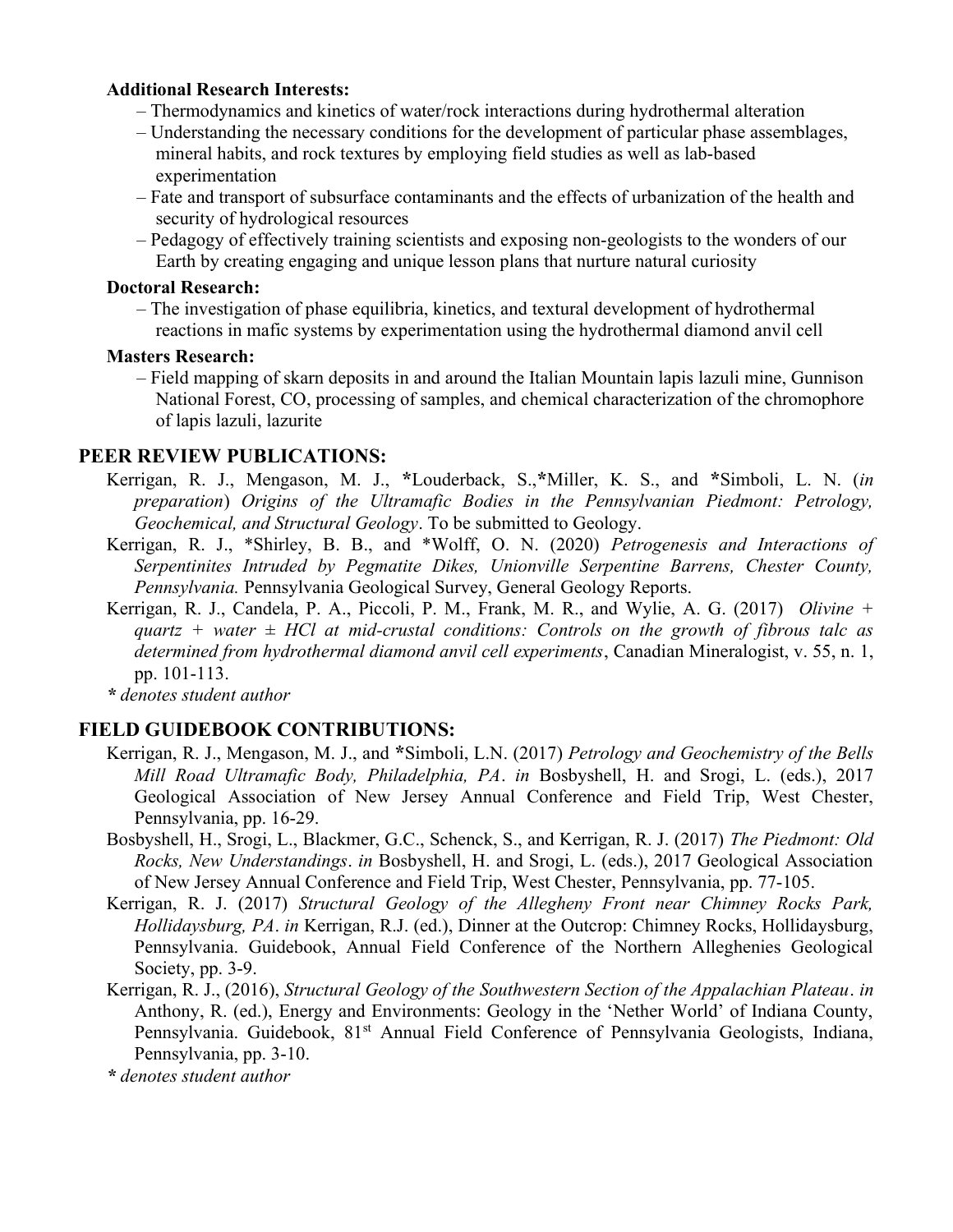### ABSTRACTS:

- \*Sarver, K., \*Ma, S. S-H., Kerrigan, R. J., and Coleman, N. (2020) Using Geophysical Methods to Delineate Lithologic Boundaries in the Pennsylvania Piedmont. Southeastern and Northeastern Joint Section Meeting of the Geological Society of America, Abstracts with Programs, v. 52, n. 2, pp. 45-1.
- \*Sarver, K., \*Ma, S. S-H., Kerrigan, R. J., and Coleman, N., (2020) Using Geophysical Methods to Delineate Lithologic Boundaries in the Pennsylvanian Piedmont. Pennsylvania Council of Professional Geologists Annual Conference, February 25, 2020, Harrisburg, PA.
- Kerrigan, R. J. (2019) Exotic Spring Break Trips as an Educational and Recruitment Tool in the Geosciences. Geological Society of America, Abstracts with Programs, v. 51, n. 5. (Oral Presentation)
- \*Sarver, K. and Kerrigan, R. J. (2019) Alteration of the Newtown Square and Lima Ultramafic Bodies in Delaware County, Pennsylvania. Geological Society of America, Abstracts with Programs, v. 51, n. 5.
- Kerrigan, R. J. (2019) The Ultramafic Bodies of Southeastern Pennsylvania: Possible Dismembered Layered Mafic Intrusion. Southeastern Section Meeting of the Geological Society of America, Abstracts with Programs, v. 51, n. 3. (Oral Presentation)
- Kerrigan, R. J. (2018) Blackwall Alteration and Serpentinization of Ultramafic Bodies in Southeastern Pennsylvania. Geological Society of America Abstracts with Programs, v. 50, n. 6, pp. 261-6.
- \*Wolff, O. N. and Kerrigan, R. J. (2018) Serpentinization of the Unionville Serpentine Barrens: A Geochemical and Petrographic Study. Northeastern Section of the Geological Society of America, Abstracts with Program, v. 50, n. 2, pp. 32-11.
- \*Shirley, B. B. and Kerrigan, R. J. (2018) Investigating the Origin of Pegmatite Dikes in Unionville, Pennsylvania and the Geochemical Interactions with Surrounding Serpentinites. Northeastern Section of the Geological Society of America, Abstracts with Programs, v. 50, n. 2, pp. 32-7.
- \*Louderback, S. V., Weyandt, C., and Kerrigan, R. J., (2018) Bailing out the Technicians: Assessing Purge Volume Protocols. Pennsylvania Council of Professional Geologists Annual Conference, March 20, 2018, Harrisburg, PA.
- Kerrigan, R. J. (2017) Petrogenesis of Ultramafic Bodies in the Pennsylvanian Piedmont. Geological Society of America, Abstracts with Programs, v. 49, n. 6, pp. 85-3.
- \*Louderback, S. V., Kerrigan, R. J., and Mengason, M. J. (2017) Snaking Through the Pennsylvania Piedmont: Serpentinites of Southern Pennsylvania. in Bosbyshell, H. and Srogi, L. (eds.), Geological Association of New Jersey Annual Conference and Field Trip, West Chester, Pennsylvania, pp. 1.
- \*Simboli, L. N., Kerrigan, R. J., and Mengason, M. J. (2017) Petrographic and Geochemical Evidence for the Tectonic Origin of the Bells Mill Road Ultramafic Body of Southeastern PA. Northeastern and North-Central Joint Section Meeting of the Geological Society of America, Abstracts with Programs, v. 49, n. 2, pp. 26-12.
- \*Hunsinger, C. F. and Kerrigan, R. J. (2017) Determining the Origin of Granodiorites in the Pennsylvanian Piedmont using Geochemical and Petrographic Methods. Northeastern and North-Central Joint Section Meeting of the Geological Society of America, Abstracts with Programs, v. 49, n. 2, pp. 26-13.
- \*Miller, K. S., Kerrigan, R. J., and Mengason, M. J. (2016) Petrological, geochemical and structural investigation of alteration zones in the Youngsford Road ultramafic body, Southeastern Pennsylvania. Northeastern Section Meeting of the Geological Society of America, Abstracts with Programs, v. 48, n. 2, pp. 22-2.
- Kerrigan, R. J., Candela, P. A. and Piccoli, P. M. (2009) In-situ synchrotron radiation x-ray diffraction and visual imaging study of magnesite  $+$  quartz  $+$  water at mid-crustal temperatures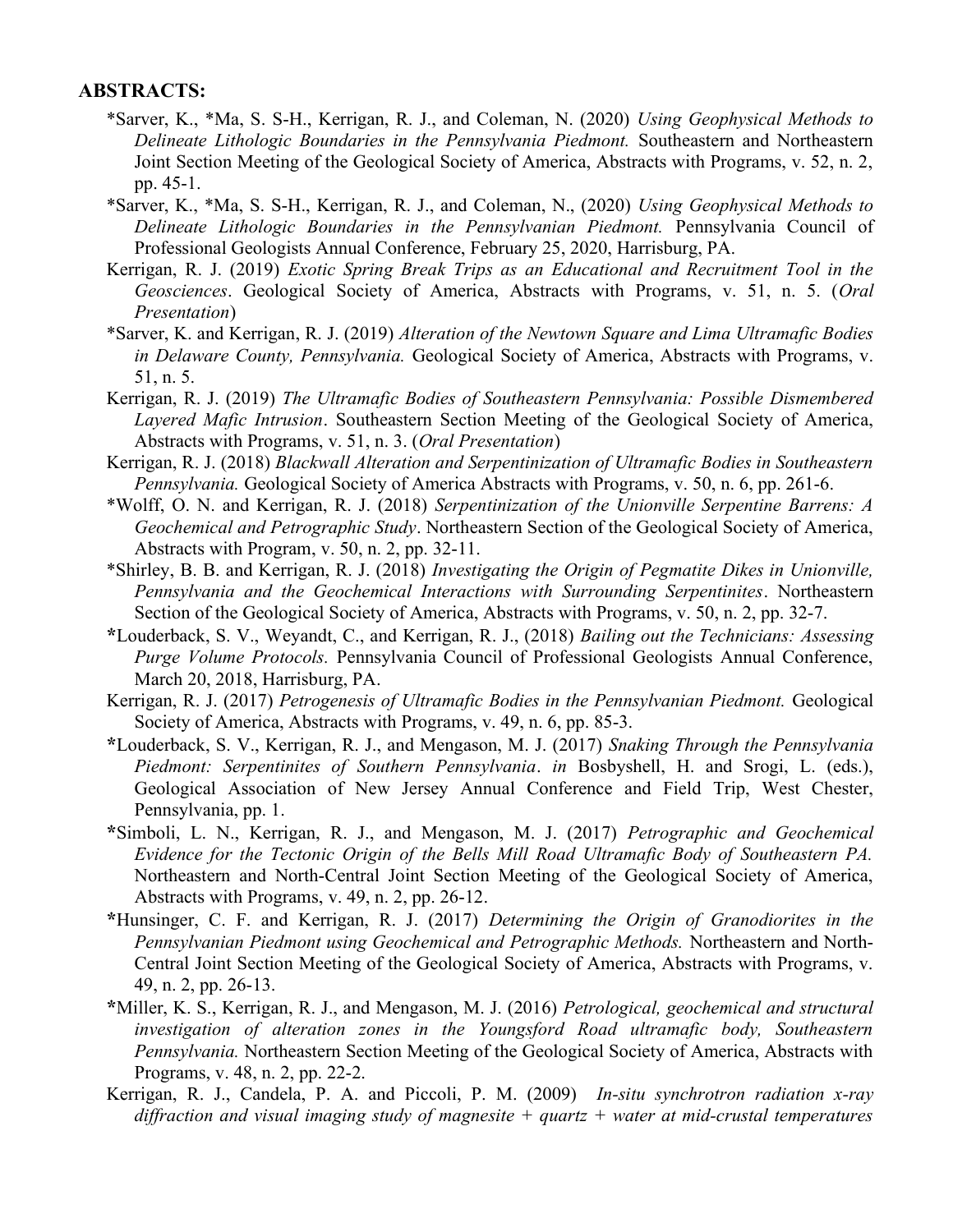and pressures, Eos Transactions. American Geophysical Union, Fall Meeting Supplement, v. 90, n. 52, Abstract V43B-2244.

- Kerrigan, R. J., Candela, P. A., Piccoli, P. M. and Wylie, A. G. (2007) Growth of Fibrous Talc and Anthophyllite in the Hydrothermal Diamond Anvil Cell, Eos Transactions. American Geophysical Union, Fall Meeting Supplement, v. 88, n. 52, Abstract V12A-07.
- Maglio, S. J., Frank, M. R., Aarestad, B., Scott, H., Huggins, S., Kerrigan, R. J., Prakapenka, V., and Kuznetsov, A. (2007) An experimental study in the  $Mg_2SiO_4$  -  $Fe<sub>1-X</sub>S$  -  $H_2O$  System: Implications for Ganymede's interior. Geological Society of America, Abstracts with Program, v. 39, n. 6, pp. 57-1.

\* denotes student author

### INVITED TALKS:

- September 19, 2019: The Geology of Scotland and the Shetland Islands (co-presenter with Karen Cercone of Indiana University of Pennsylvania). Northern Alleghenies Geological Society, Ebensburg, PA.
- June 26, 2018: Exotic Bodies in the Piedmont: Using Petrologic, Geochemical, and Structural Analyses to Unravel the History of the Ultramafics of Southeastern Pennsylvania. Northern Alleghenies Geological Society, Ebensburg, PA.
- April 12, 2018: Exotic Bodies in the Piedmont: Using Petrologic, Geochemical, and Structural Analyses to Unravel the History of the Ultramafics of Southeastern Pennsylvania. Millersville University, Millersville, PA.
- October 13, 2017: The Bells Mill Road Ultramafic Body, Philadelphia, PA. Geological Association of New Jersey Annual Conference and Field Trip, West Chester, Pennsylvania.
- July 16, 2017: Structural Geology of the Allegheny Front. Annual Dinner Conference of the Northern Alleghenies Geological Society, Hollidaysburg, Pennsylvania.

# PROPOSALS:

- Kerrigan, R. J. Crossing Terrains, Interdisciplinary Teaching and Contextual Learning Approaches in General Education Curriculum: A Collaboration between Geology and Literature Faculty. Innovation in Teaching Excellence, University of Pittsburgh. Submitted January 2020, accepted April 2020, Awarded \$11,630.
- \*Scarbro, T.A. and Kerrigan, R. J. Study and Classification of Lima Granitic Body. University of Pittsburgh at Johnstown Presidential Mentorship Funding. Submitted September 2019, accepted October 2019, Awarded \$800.
- Kerrigan, R. J. Petrogenesis of the Lima and Newtown Square Ultramafic Bodies near Philadelphia, PA. University of Pittsburgh at Johnstown College Research Council Summer Research Support. Submitted March 2018, accepted April 2018, Awarded \$2,000.
- \*Wolff, O. N. and Kerrigan, R. J. Geochemical Analyses of Serpentinite Samples from the Unionville Serpentine Barrens. University of Pittsburgh at Johnstown Presidential Mentorship Funding. Submitted September 2017, accepted October 2017, Awarded \$800.
- \*Shirley, B. B. and Kerrigan, R. J. Petrogenesis of the Piedmont Pegmatite Veining. University of Pittsburgh at Johnstown Presidential Mentorship Funding. Submitted September 2017, accepted October 2017, Awarded \$800.
- \*Wolff, O. N., \*Shirley, B. B., and Kerrigan, R. J. Petrogenesis of the Unionville Serpentine Barrens and Pegmatite Veining. University of Pittsburgh at Johnstown Presidential Mentorship Funding. Submitted May 2017, accepted May 2017, Awarded \$900.
- Kerrigan, R. J. Petrogenesis of the Unionville Serpentine Barrens and Pegmatite Veining. University of Pittsburgh at Johnstown College Research Council Summer Research Support. Submitted September 2017, Requested \$2,116, Not awarded.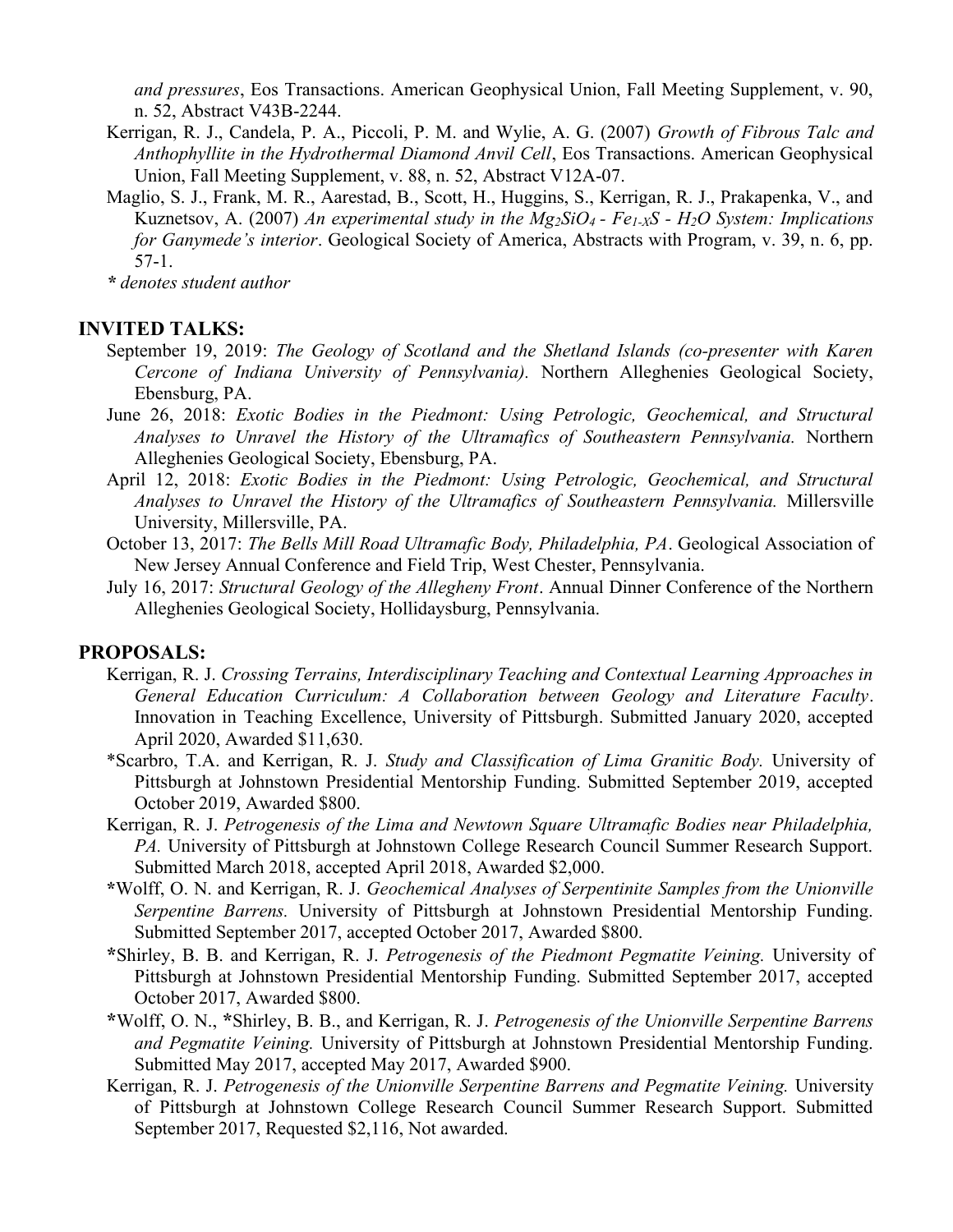- \*Hunsinger, C. and Kerrigan, R. J. Granodiorite Emplacement in Southeastern Pennsylvania. University of Pittsburgh at Johnstown Presidential Mentorship Funding. Submitted September 2016, accepted October 2016, Awarded \$864.
- \*Simboli, L. N. and Kerrigan, R. J. Uncovering the tectonic and deformational events related to the Bell's Mill Road Ultramafic Body, Southeastern PA. Northeast Section of the Geological Society of America Stephen G. Pollock Undergraduate Student Research Grant. Submitted February 2016, accepted April 2016, Awarded \$1,458.
- Kerrigan, R. J. Petrogenesis of Ultramafic Bodies in the Pennsylvania Piedmont. University of Pittsburgh Central Research Development Fund. Submitted February 2016, Requested \$15,951, Not awarded.
- \*Louderback, S. and Kerrigan, R. J. Snaking Through the Pennsylvania Piedmont: Serpentinites of Southeastern Pennsylvania. University of Pittsburgh at Johnstown Presidential Mentorship Funding. Submitted January 2016, accepted February 2016, Awarded \$864.
- \*Miller, K. S., \*Simboli, L. N., and Kerrigan, R. J. Petrogenesis of Ultramafic Bodies in the Pennsylvanian Piedmont. University of Pittsburgh at Johnstown Presidential Mentorship Funding. Submitted January 2016, accepted February 2016, Awarded \$1,000.
- Kerrigan, R. J. Detailed Bedrock Geologic Mapping of the portions of the Germantown and Norristown 7.5 minute quadrangles, Pennsylvania. United States Geological Survey (USGS) The Educational Component of the National Cooperative Geologic Mapping Program (EDMAP). Submitted October 2015, Requested \$19,488, Not awarded.
- \*Miller, K. S. and Kerrigan, R. J. Petrology of the Youngsford Road ultramafic body near Philadelphia, PA. University of Pittsburgh at Johnstown Presidential Mentorship Funding. Submitted August 2015, accepted October 2015, Awarded \$1,000.
- Kerrigan, R. J., Candela, P. A. and Piccoli, P. M. Magnesite decarbonation and growth of fibrous talc through hydrothermal reactions: kinetics, textures and the global carbon cycle. National Synchrotron Light Source - Brookhaven National Laboratory. Submitted August 2009, accepted September 2009.
- Kerrigan, R. J., Candela, P. A. and Piccoli, P. M. Hydrothermal reactions kinetics and fibrous mineral development in a non-equilibrium KFMASH  $(K_2O$ -FeO-MgO-Al<sub>2</sub>O<sub>3</sub>-SiO<sub>2</sub>-H<sub>2</sub>O) system under greenschist to amphibolite facies metamorphic conditions. National Synchrotron Light Source – Brookhaven National Laboratory. Submitted June 2009, accepted July 2009.
- Kerrigan, R. J., Candela, P. A. and Piccoli, P. M. A study of olivine hydration reaction kinetics. National Synchrotron Light Source – Brookhaven National Laboratory. Submitted August 2008, accepted September 2008.
- Kerrigan, R. J. and Stout, J. H. Chemical Characterization of Lazurite by X-ray Photoelectron Spectroscopy. Center for Microanalysis of Materials, University of Illinois, Urbana-Champagne (CMM-UIUC). Submitted August 2003, accepted September 2003.

\* denotes student author

# TEACHING EXPERIENCE:

#### Courses Taught As Full Instructor:

- Structural Geology and Structural Geology Laboratory 7 semesters – Historical Geology and Historical Geology Laboratory 5 semesters
- Mineralogy and Mineralogy Laboratory 5 semesters
- Report Writing and Report Writing Laboratory 3 semesters
- Physical Geology and Physical Geology Laboratory 3 semesters
- Igneous and Metamorphic Petrology and Petrology Laboratory 3 semesters
- Fossil Fuels 3 semesters
- Geodynamics and Geodynamics Laboratory 1 semester
- 
- 
- 
- 
- 
- -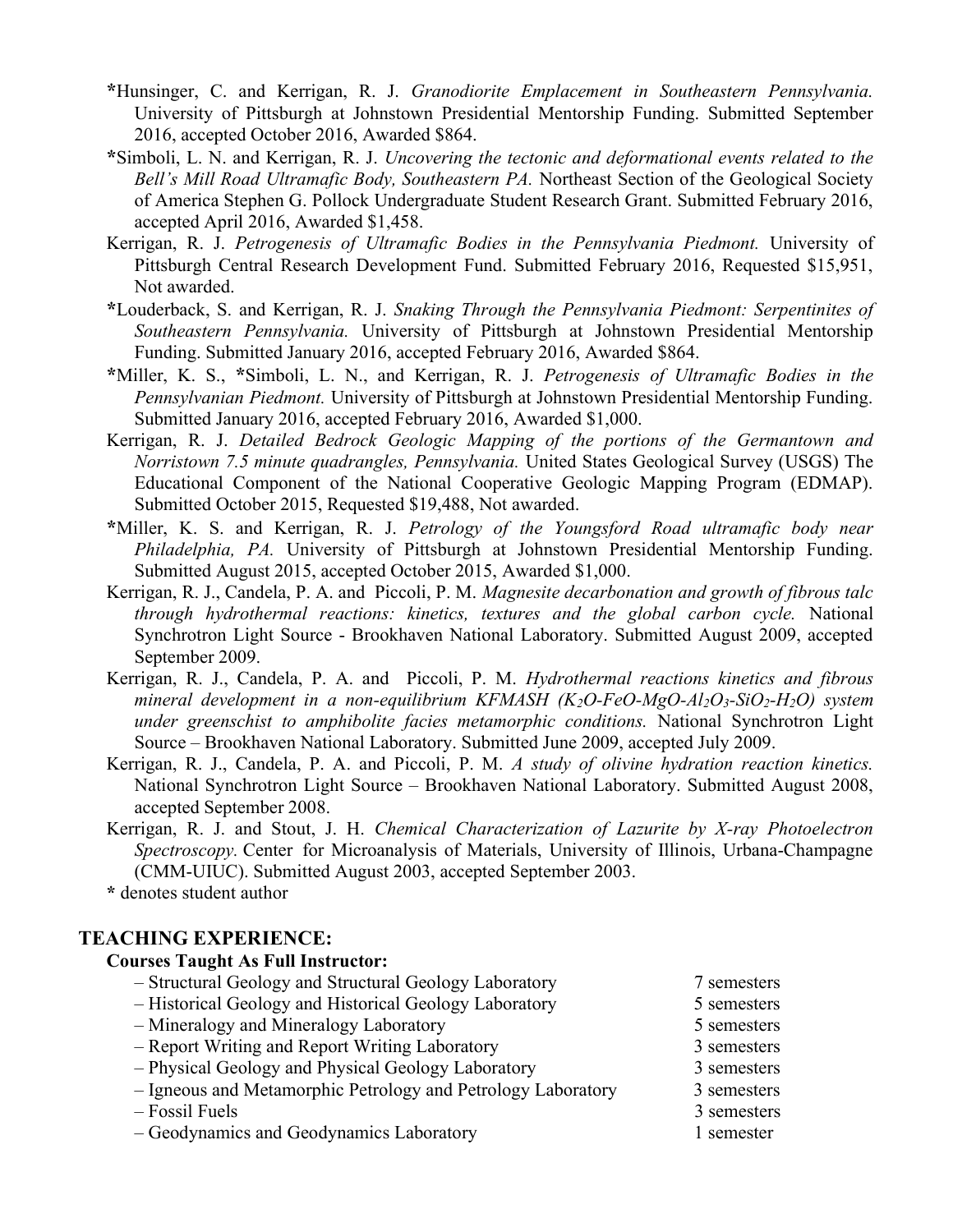Geology of National Parks 1 semester 1 semester

#### Courses Taught As Teaching Assistant:

- Physical Geology Lab, Igneous and Metamorphic Petrology Lab, Mineralogy Lab, Physical
- Oceanography Lab, Introductory Field Camp, Dillon MT, and Volcanoes of the Earth Lab.

# Awards:

- 2019-20 University of Pittsburgh-Johnstown, Division of Natural Sciences, Dr. Edward A. Vizzini Teacher of the Year Award
- 2008-09 University of Maryland, Center for Teaching Excellence, Distinguished Teaching Asst.
- 2007-08 University of Maryland, College of Physical Sciences, Outstanding Teaching Assistant
- 2007-08 University of Maryland, Center for Teaching Excellence, Distinguished Teaching Asst.

# UNIVERSITY SERVICE:

|                                                                                                        | $2020$ – Present |
|--------------------------------------------------------------------------------------------------------|------------------|
| Responsibilities: this group of faculty and staff aims to address issues of diversity and inclusion on |                  |
| the Pitt-Johnstown campus                                                                              |                  |
| Member of Pitt-Johnstown Committee on Diversity and Inclusion                                          | $2019$ – Present |
| Responsibilities: examine and implement policies that encourage diversity and inclusion in the         |                  |
| curriculum at University of Pittsburgh at Johnstown                                                    |                  |
| <b>Chair of Pitt-Johnstown Committee on Admissions and Student Affairs</b>                             | $2018 -$ Present |
| Responsibilities: liaison between faculty and the offices of Admissions and Student Affairs;           |                  |
| attending to any admissions or student affairs concerns that may arise and require faculty attention   |                  |
| <b>Member of the Pitt-Johnstown Faculty Senate Council</b>                                             | $2017 -$ Present |
| Responsibilities: discussing pertinent issues related to university development and betterment         |                  |
| <b>Publicity Organizer for Pitt-Johnstown's Fall into Research Symposium</b>                           | $2016$ – Present |
| Responsibilities: arrange advertisement and coverage for the Fall into Research Symposium which        |                  |
| highlights some of the research occurring at Pitt-Johnstown                                            |                  |
| Volunteer for Symposium for the Promotion of Academic and Creative Enquiry                             | $2015 -$ Present |
| Responsibilities: set-up and breakdown of the event, aid in planning                                   |                  |
| <b>Faculty Advisor Pitt-Johnstown Geology Club</b>                                                     | $2014 - Present$ |
| Responsibilities: aid and mentor students with volunteerism, outreach, and fundraising for the         |                  |
| Geology Club as well as lead geology field trips (Iceland, Hawaii, Scotland, among others)             |                  |
|                                                                                                        |                  |
| <b>Authored Energy and Earth Resources Curriculum Revisions</b>                                        | 2014, 2018       |
| Responsibilities: reviewed curriculum, assessing deficiencies, proposing solutions to better students  |                  |
| in the Energy and Earth Resources Department                                                           |                  |
| <b>Chair of Energy and Earth Resources Faculty Search Committee</b>                                    | $2017 - 2018$    |
| <i>Responsibilities:</i> assessed candidates and organized/conducted interviews                        |                  |
| Reviewer for the Pitt-Johnstown Presidential Mentorship Fund                                           | 2017             |
| Responsibilities: reviewed proposals to fund student-faculty research and educational endeavors        |                  |
| Member of Pitt-Johnstown Committee on Welfare                                                          | $2015 - 2017$    |
| Responsibilities: addressed issues related to faculty welfare including significant revision of a      |                  |
| faculty judicial process, which was presented to the faculty senate in the spring of 2016              |                  |

# Peer Reviewer 2019 – Present Responsibilities: review submitted journal articles for the journal Microscopy and Microanalysis Board Member Northern Alleghenies Geological Society (NAGS) 2016 – Present Responsibilities: arranging speakers for the geologic seminar series; contacting members about upcoming NAGS events; collect dues and track all society expenditures; organizing and coordinating geologic field trips for members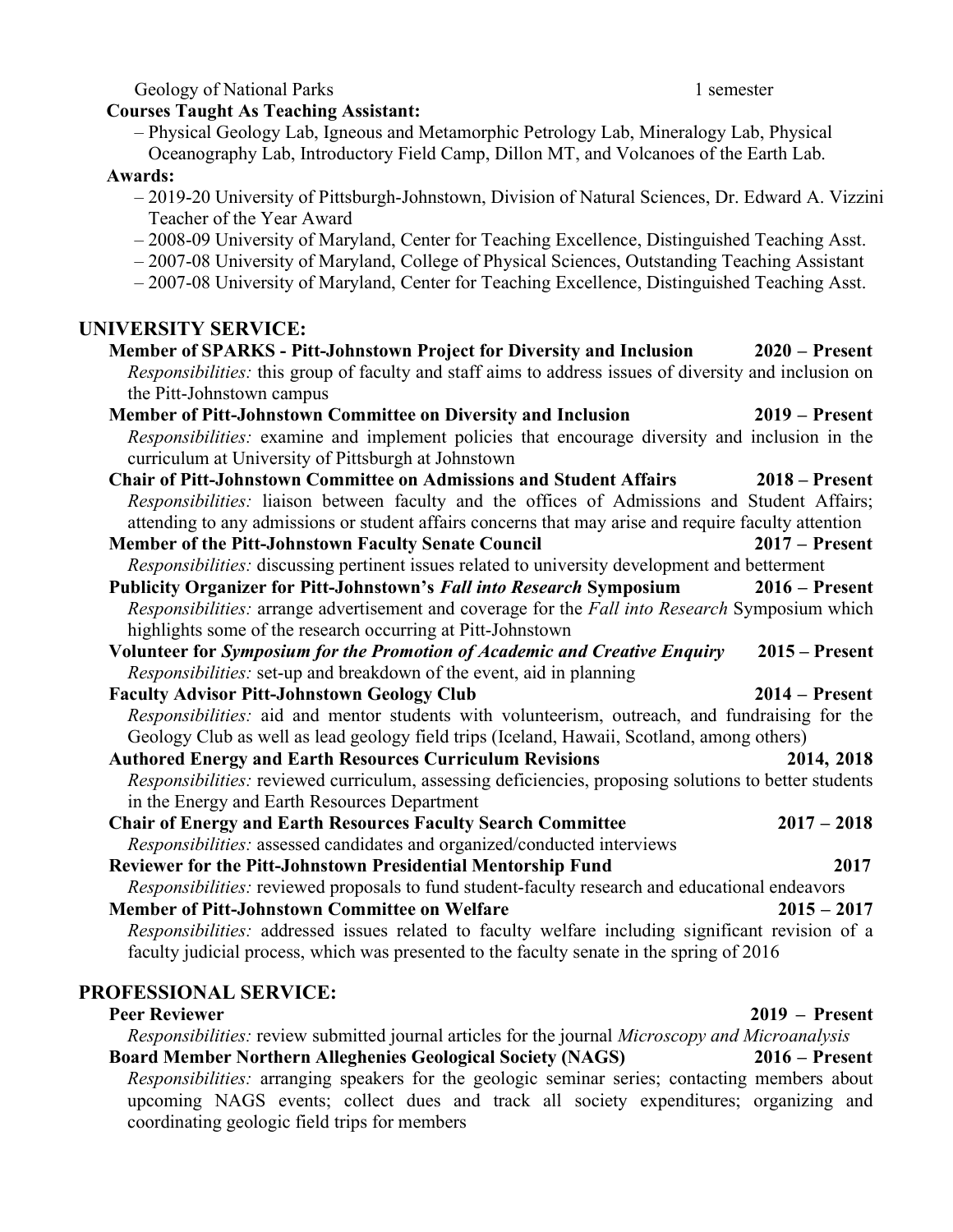# Judge of Scientific Posters at Geological Society of America Meetings 2015 – Present

Responsibilities: evaluating scientific posters at Geological Society Meeting to determine awards Bus Leader for the Field Conference of Pennsylvania Geologists 2016, 2018

Responsibilities: responsible for the safety and well-being of a charter bus of geologists while acting as tour guide for a bus during the two-day field conference

Nominee for Member-At-Large, Northeast Section Geological Society of America 2017 Responsibilities: key duties would have been evaluating research proposals, I was not elected

# WORKSHOPS:

Geology and Geophysics Applied to Industry: An American Association of Petroleum Geologists short course. Convener: Fred Schroeder, University of Maryland, College Park, MD, March 19, 2010.

Pursuing an Academic Career: An On the Cutting Edge Workshop for Graduate Students and Postdocs. Co-Conveners: Jon Lewis and Rachel Beane, Northeast – Southeast Regional Geological Society of America Meeting, Baltimore, MD, March 13, 2010.

# COMMUNITY OUTREACH:

| <b>VE Arbutus Little League Baseball Coach</b>                                                        | $2020$ – Present |
|-------------------------------------------------------------------------------------------------------|------------------|
| VE Arbutus Baseball League, Johnstown, PA                                                             |                  |
| Responsibilities: Teach grade school students baseball basic and an enjoyment for the game            |                  |
| <b>Richland Elementary School Wrestling Coach</b>                                                     | $2019$ – Present |
| Richland Elementary Wrestling Booster's Club, Johnstown, PA                                           |                  |
| Responsibilities: Teach grade school students the principles of collegiate wrestling while instilling |                  |
| confidence and team building skills                                                                   |                  |
| <b>Cub Scout Geology Night Organizer</b>                                                              | $2019 -$ Present |
| Pitt-Johnstown Geology Club, Johnstown, PA                                                            |                  |
| Responsibilities: Organize and develop exercises conducted at a geology night that teach Cub          |                  |
| Scouts the principles of geology and the importance of the geosciences                                |                  |
| <b>Volunteer Speaker</b>                                                                              | $2018 -$ Present |
| Seeding STEM to Infuse Hope and Fight Violence in Johnstown Program, Johnstown, PA                    |                  |
| Responsibilities: Speak with grade school students about STEM careers, particularly populations of    |                  |
| students underrepresented in STEM fields                                                              |                  |
| <b>Guest lecturer</b>                                                                                 | $2017 -$ Present |
| Provided a geology lectures for pre-kindergarten and elementary school students                       |                  |
| <b>Volunteer International Student Host</b>                                                           | $2015 - 2016$    |
| Surrogate Host Family for International Student, Pitt-Johnstown, Johnstown, PA                        |                  |
| Responsibilities: nurture student development and acclimation for foreign students                    |                  |
| <b>Volunteer tutor</b>                                                                                | $2013 - 2014$    |
| Homework Helper Program, Seattle Public Libraries, Broadview Branch,                                  | Seattle WA.      |
| Responsibilities: weekly meetings with Seattle K-12 students for tutoring in all subjects             |                  |
| <b>Guest lecturer</b>                                                                                 | 2010             |
| Provided a geomaterials lecture for high school students as part of the University of Maryland's      |                  |
| <b>College Preparation Workshop Series</b>                                                            |                  |
| <b>Volunteer tutor and mentor</b>                                                                     | $2006 - 2010$    |
| Community Club, New York Avenue Presbyterian Church, Washington, D.C.                                 |                  |
| Responsibilities: weekly meetings with Washington, D.C. high school students for mentoring and        |                  |
| tutoring in all subjects                                                                              |                  |
| <b>Volunteer Delivery Driver</b>                                                                      | $2003 - 2004$    |
| Delivered meals to the needy via Meals-on-Wheels Program, Minneapolis, MN.                            |                  |
|                                                                                                       |                  |
|                                                                                                       |                  |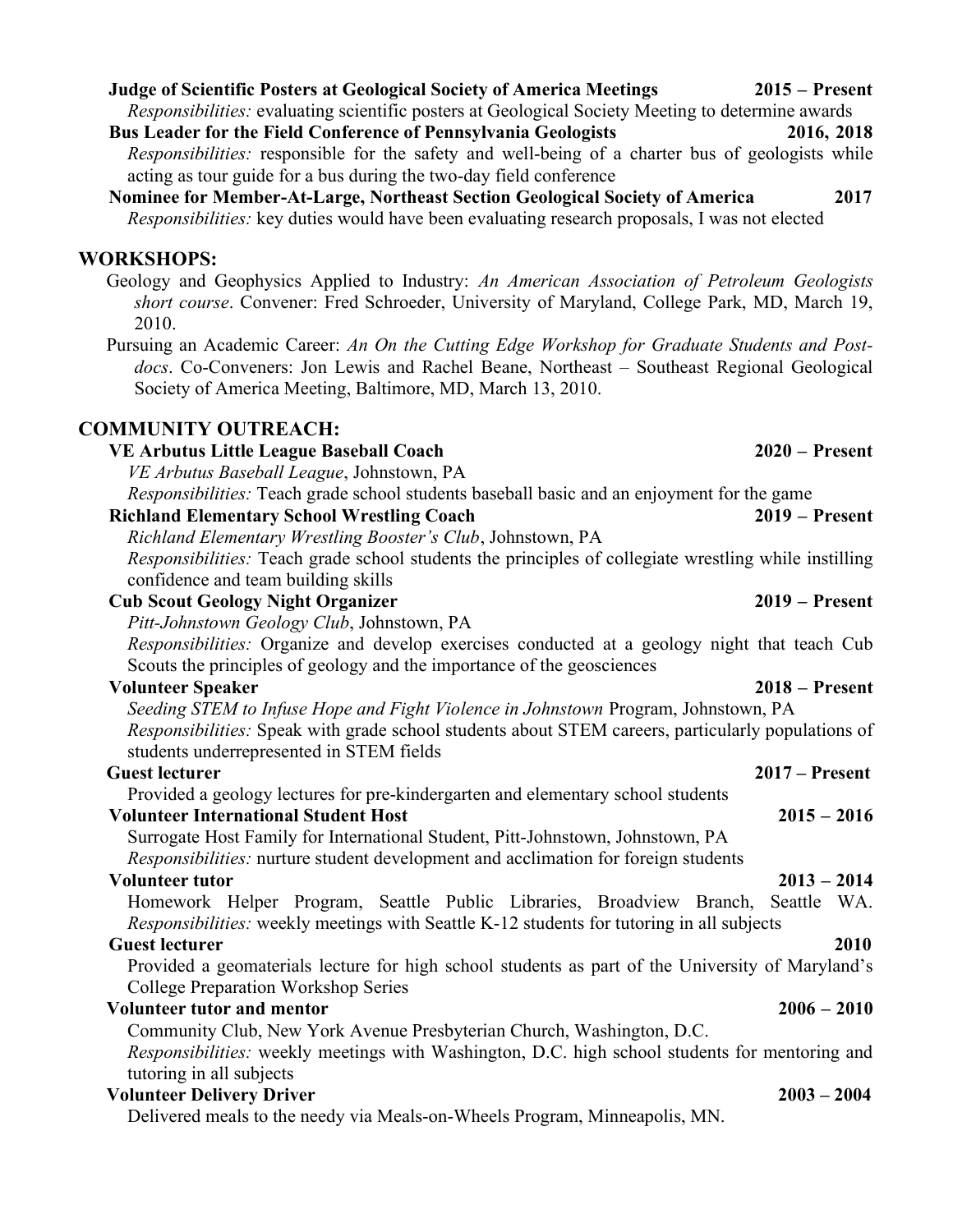# PROFESSIONAL CERTIFICATIONS:

Washington State Licensed Professional Geologist Washington State Certified Underground Storage Tank Site Assessor 40-hour HAZWOPER Certified

# PROFESSIONAL AFFILIATIONS:

American Geophysical Union - Since 2001 Geological Society of America - Since 2001 Mineralogical Society of America - Since 2001 National Association of Geoscience Teachers - Since 2007 Northern Alleghenies Geological Society (Board Member) - Since 2016

# PRESENTED TERM PROJECTS:

Mentored one-semester research projects presented at the University of Pittsburgh at Johnstown, Campus-wide Research Symposium for the Promotion of Academic and Creative Enquiry (SPACE) – 49 mentored presentations.

# 2020

Cancelled due to Coronavirus.

# 2019

- Hockensmith, A. (2019) Sedimentological Experimentation and Photogrammetric Methods within a Circulatory-Flow Flume Tank. Presented for GEOL1108 Report Writing.
- Marsh, J. (2019) The Impacts of Global Sea Level Rise on the Chesapeake Bay Area. Presented for GEOL1108 Report Writing.
- Sarver, K. (2019) Understanding Tectonic Plate Subduction under South America using Geochemical and Seismic Analysis of Ecuadorian Volcanoes. Presented for GEOL1108 Report Writing.
- Smay, B. (2019) How Evident is Global Warming in Cambria County, Pennsylvania? Presented for GEOL1108 Report Writing.
- Taylor, A. (2019) Factors affecting water quality in critical drinking water sources. Presented for GEOL1108 Report Writing.
- Waltermire, K. (2019) One fracking problem growing in "seis". Presented for GEOL1108 Report Writing.
- Wess, A. (2019) Understanding Specific Characteristics of Mass Wasting Events in Johnstown, Pa Using Correlation Factors. Presented for GEOL1108 Report Writing.

# 2018

- Cassidy, J. (2018) How the White Mountain Batholith Felsic. Presented for GEOL1004 Igneous and Metamorphic Petrology.
- Marsh, J. (2018) A Rock in the Hand is Worth Two in the Bush-veld Complex. Presented for GEOL1004 Igneous and Metamorphic Petrology.
- Roxby, K. (2018) Plutonics of the Caribbean: Volcanics Tell No Tales. Presented for GEOL1004 Igneous and Metamorphic Petrology.
- Smay, B. (2018) Magmatic Differentiation of Hawaiian Volcanics. Presented for GEOL1004 Igneous and Metamorphic Petrology.
- Shirley, B. (2018) Distilling the Petrology of the Stillwater Complex of Southern Montana. Presented for GEOL1004 Igneous and Metamorphic Petrology.
- Shirley, B. (2018) Investigating the Origin of Pegmatite Dikes in Unionville, Pennsylvania and the Geochemical Interactions with Surrounding Serpentinites. Presented for Undergraduate Research Project.
- Wolff, O. (2018) Petrographic and Geochemical Investigation of the Bells Mill Road Ultramafic Body of Southeastern, PA. Presented for Undergraduate Research Project.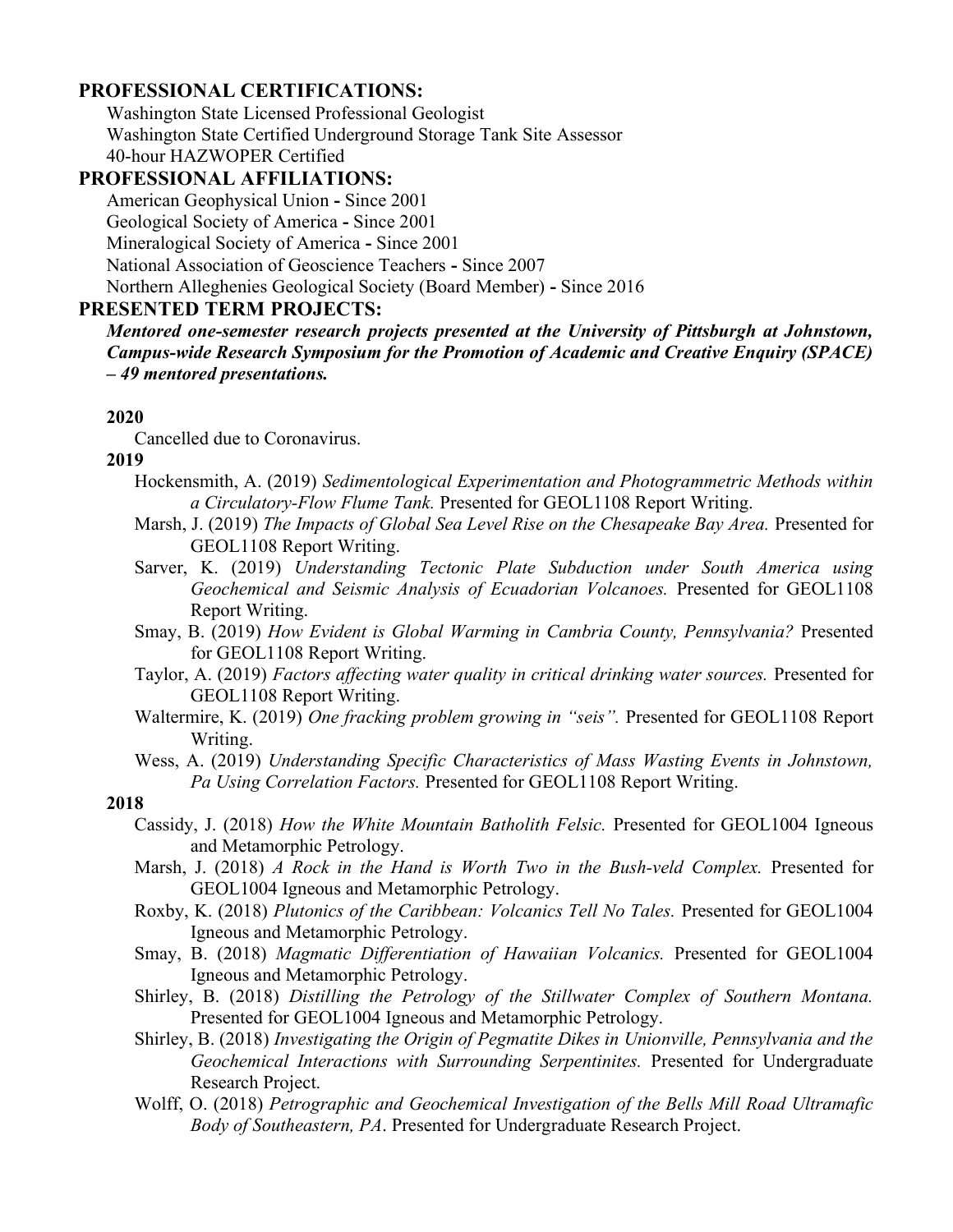#### 2017

- Heidler, H. (2017) The PIANO of Science: Petroleum Forensics on a Local Service Station. Presented for GEOL1108 Report Writing.
- Hunsinger, C. (2017) Acid Mine Drainage Effects on Paint Creek and Stonycreek River. Presented for GEOL1108 Report Writing.
- Leger, M. (2017) You Shook Me All Night Long: How Magnitude Affects the Frequency of Aftershocks. Presented for GEOL1108 Report Writing.
- Louderback, S. (2017) Going Hot: Terminal Ballistics Assessment of 9mm Cartridges. Presented for GEOL1108 Report Writing.
- Marra, A. (2017) Most Productive Aggregates in Mine Reclamation Projects. Presented for GEOL1108 Report Writing.
- Norris, T. (2017) Brushing Away Mysteries of Ancient Marine Life: a Paleontological Survey of the Brush Creek Marine Zone. Presented for GEOL1108 Report Writing.
- Pastuch, J. (2017) Saving Bens Creek from Orange Doom. Presented for GEOL1108 Report Writing.
- Ponticello, J. (2017) The Influence of Coarse Grain Aggregates on Concretes Strength. Presented for GEOL1108 Report Writing.
- Sehn, D. (2017) Connecting Plate Movement around the World with Earthquake Occurrences. Presented for GEOL1108 Report Writing.
- Shirley, B. (2017) Class II Injection Well Volumes and Earthquakes in Oklahoma. Presented for GEOL1108 Report Writing.
- Simboli, L. (2017) Estimating Earthquake Probability and Recurrence Intervals. Presented for GEOL1108 Report Writing.
- Trevorrow, E. (2017) Commodity Conundrum: The Link between Commodities and Country Growth. Presented for GEOL1108 Report Writing.
- Wilt, H. (2017) Land Sliding through El Nino. Presented for GEOL1108 Report Writing.
- Wolff, O. (2017) Three-Dimensional Modeling of Nazca Plate Subduction. Presented for GEOL1108 Report Writing.

#### 2016

- Leger, M. (2016) Composite Deposit: The Composition of the Snoqualmie Batholith. Presented for GEOL1004 Igneous and Metamorphic Petrology.
- Louderback, S. (2016) Maybe it's Emplaced with it, Maybe it's Olivine. Presented for GEOL1004 Igneous and Metamorphic Petrology.
- Norris, T. (2016) The Roughest and Tuffest Volcanic Eruption in the West: a Review of the Long Valley Bishop Tuffs. Presented for GEOL1004 Igneous and Metamorphic Petrology.
- Simboli, L. (2016) Magmatic Conditions of the Central San Juan Volcanic Field, Southwestern Colorado. Presented for GEOL1004 Igneous and Metamorphic Petrology.
- Trevorrow, E. (2016) Petrology of the Dolerites of Tasmania. Presented for GEOL1004 Igneous and Metamorphic Petrology.

#### 2015

- Azar, B. (2015) Healing from Hellfire. Presented for GEOL1108 Report Writing.
- Barchowsky, A. (2015) The Effects of Vegetation and Soil Cover on Acid Mine Drainage. Presented for GEOL1108 Report Writing.
- Belinda, J. (2015) Methane Hydrates: Are they the Future of Energy? Presented for GEOL1108 Report Writing.
- Bert, C. (2015) Does Hydraulic Fracturing Cause Groundwater Pollution in Washington County, Pennsylvania? Presented for GEOL1108 Report Writing.
- Calhoun, E. (2015) American Shale: Drilling Towards Energy Independence. Presented for GEOL1108 Report Writing.